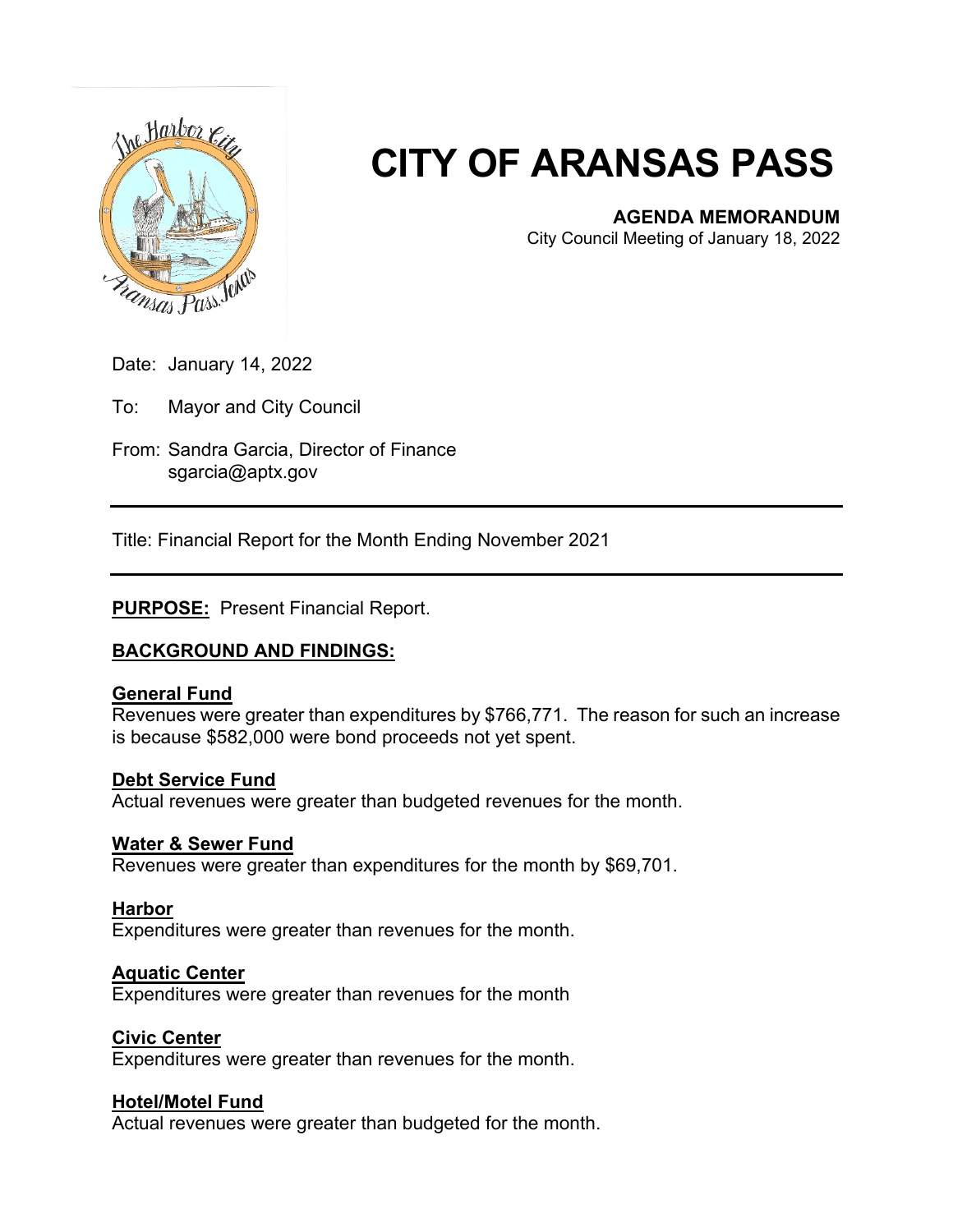# **Overall**

Actual revenues exceeded actual expenditures by \$1,099,711 for the month and \$870,353 year to date.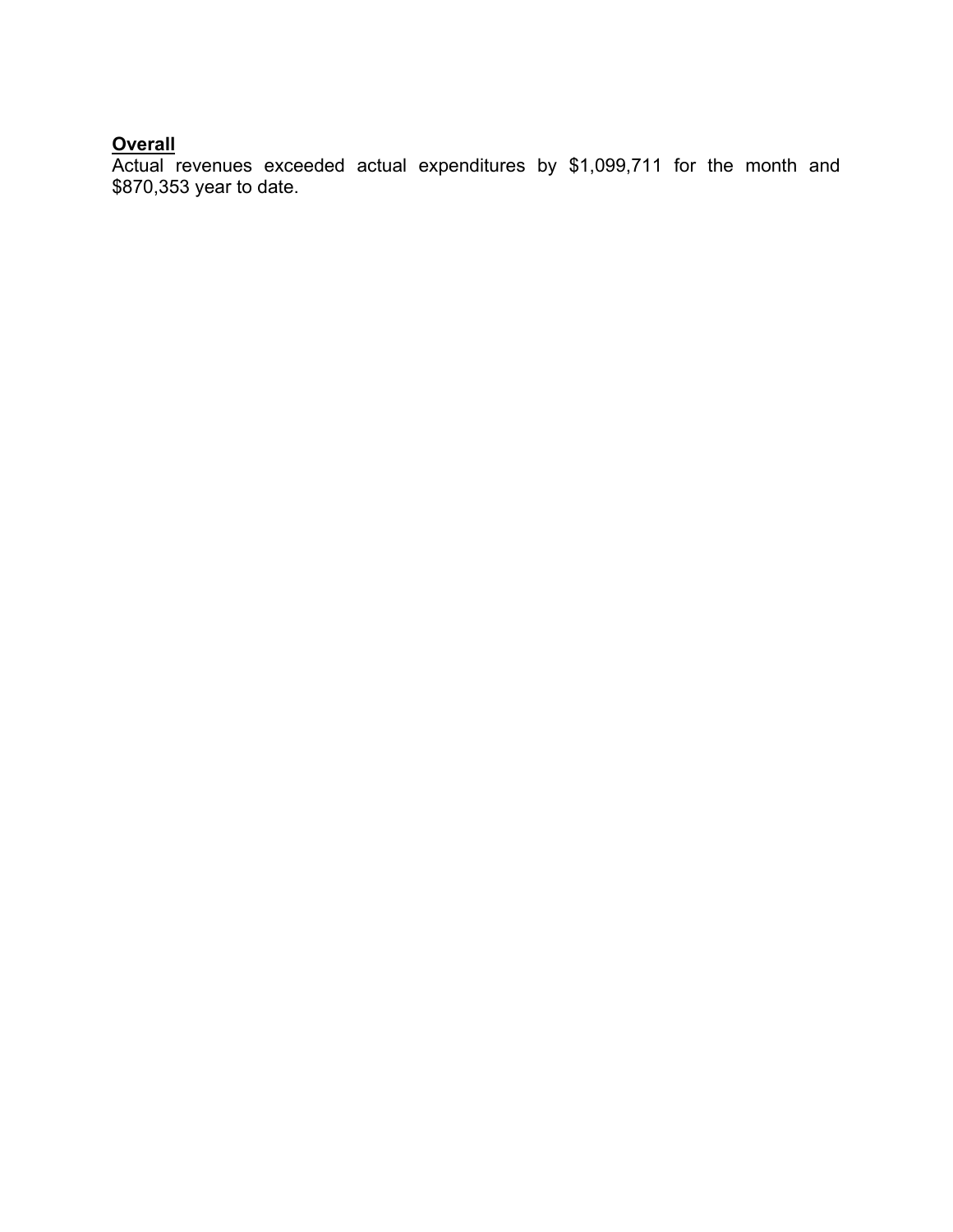# City of Aransas Pass

Financial Summary Report Month Ending November 30, 2021

|                               | <b>Budgeted</b> | <b>Actual</b> | Variance  | <b>Annual Budget YTD Actual</b> |           | Remaining<br>Budget %* |
|-------------------------------|-----------------|---------------|-----------|---------------------------------|-----------|------------------------|
| <b>General Fund</b>           |                 |               |           |                                 |           |                        |
| Revenue                       | 920,511         | 2,341,411     | 1,420,900 | 11,104,973                      | 3,369,399 | 69.66%                 |
| <b>Expenditures</b>           | 976,128         | 1,574,640     | 598,511   | 11,286,922                      | 2,919,458 | 74.13%                 |
|                               | (55, 618)       | 766,771       | 822,389   | (181, 949)                      | 449,940   |                        |
| <b>Debt Service Fund</b>      |                 |               |           |                                 |           |                        |
| Revenue                       | 168,588         | 295,039       | 126,451   | 2,340,945                       | 312,691   | 86.64%                 |
| Expenditures                  |                 | (100)         | (100)     | 2,342,674                       | 400       | 99.98%                 |
|                               | 168,588         | 295,139       | 126,551   | (1, 729)                        | 312,291   |                        |
| <b>Water &amp; Sewer Fund</b> |                 |               |           |                                 |           |                        |
| Revenue                       | 401,857         | 377,983       | (23, 874) | 5,536,009                       | 797,143   | 85.60%                 |
| <b>Expenditures</b>           | 338,160         | 308,282       | (29, 878) | 5,009,486                       | 641,557   | 87.19%                 |
|                               | 63,697          | 69,701        | 6,004     | 526,523                         | 155,586   |                        |
| <b>Harbor Fund</b>            |                 |               |           |                                 |           |                        |
| Revenue                       | 7,099           | 8,117         | 1,018     | 395,370                         | 80,254    | 79.70%                 |
| <b>Expenditures</b>           | 13,820          | 13,228        | (592)     | 394,918                         | 24,550    | 93.78%                 |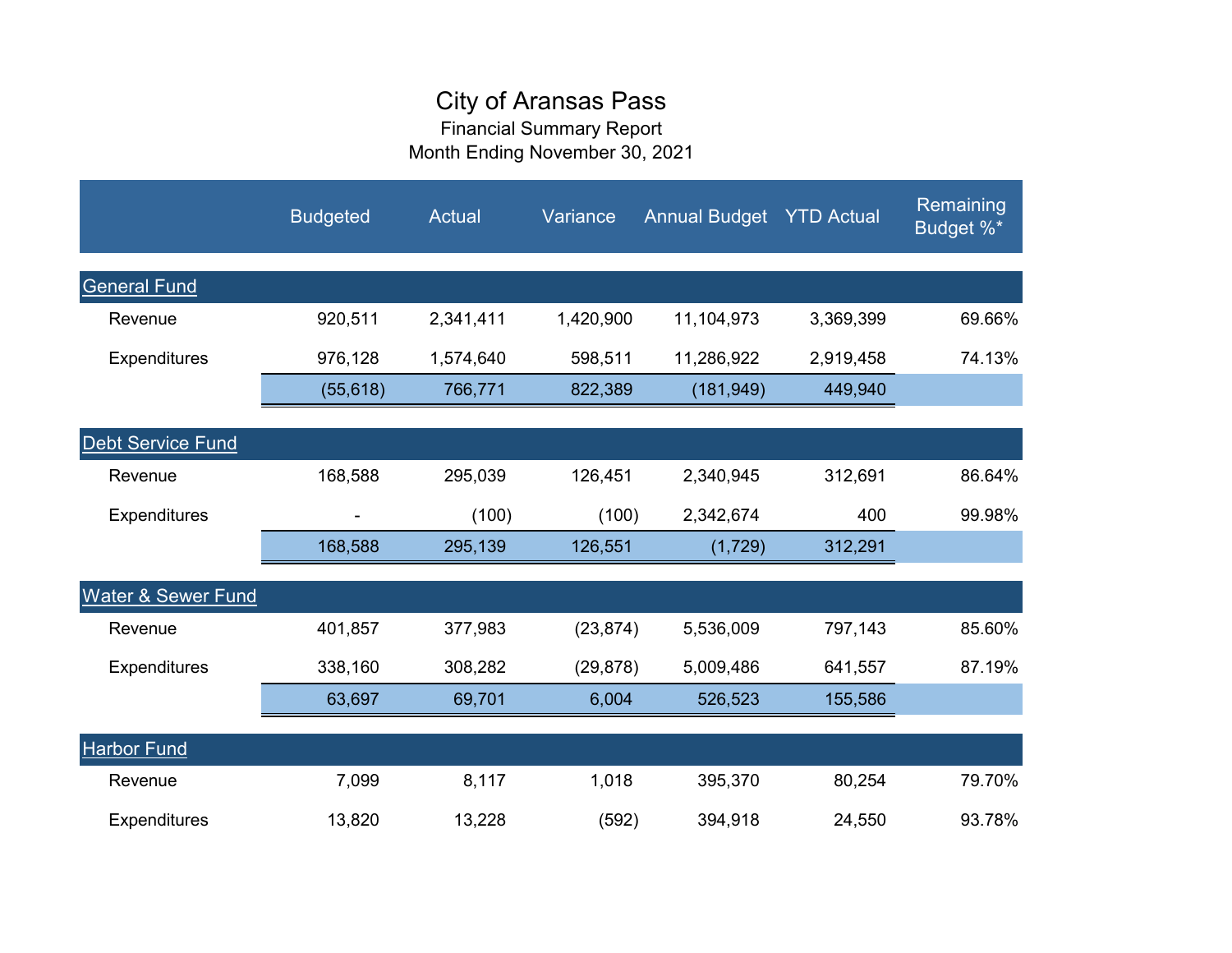|                         | <b>Budgeted</b> | Actual    | Variance  | <b>Annual Budget YTD Actual</b> |           | Remaining<br>Budget %* |
|-------------------------|-----------------|-----------|-----------|---------------------------------|-----------|------------------------|
|                         | (6, 721)        | (5, 111)  | 1,610     | 452                             | 55,703    |                        |
| <b>Aquatics Center</b>  |                 |           |           |                                 |           |                        |
| Revenue                 |                 |           |           | 404,290                         |           | 100.00%                |
| Expenditures            | 32,478          | 13,699    | (18, 779) | 409,525                         | 34,514    | 91.57%                 |
|                         | (32, 478)       | (13,699)  | 18,779    | (5,235)                         | (34, 514) |                        |
| <b>Civic Center</b>     |                 |           |           |                                 |           |                        |
| Revenue                 | 25,708          | 8,217     | (17, 491) | 308,500                         | 17,557    | 94.31%                 |
| Expenditures            | 28,964          | 21,384    | (7,580)   | 391,966                         | 86,291    | 77.99%                 |
|                         | (3,255)         | (13, 167) | (9, 912)  | (83, 466)                       | (68, 734) |                        |
| <b>Hotel/Motel Fund</b> |                 |           |           |                                 |           |                        |
| Revenue                 |                 | 77        | 77        | 240,000                         | 80        | 99.97%                 |
| Expenditures            | 17,833          |           | (17, 833) | 214,000                         |           | 100.00%                |
|                         | (17, 833)       | 77        | 17,910    | 26,000                          | 80        |                        |
| Overall                 |                 |           |           |                                 |           |                        |
| Revenue                 | 1,523,763       | 3,030,844 | 1,507,081 | 20,330,087                      | 4,577,124 | 77.49%                 |
| Expenditures            | 1,407,383       | 1,931,132 | 523,750   | 20,049,491                      | 3,706,771 | 81.51%                 |
|                         | 116,380         | 1,099,711 | 983,331   | 280,596                         | 870,353   |                        |

\*The remaining budget percent for Revenues should be 83.34% or less to be on track with budgeted revenues.

\*The remaining budget percent for Expenditures should be 83.34% or greater to be on track with budgeted expenditures.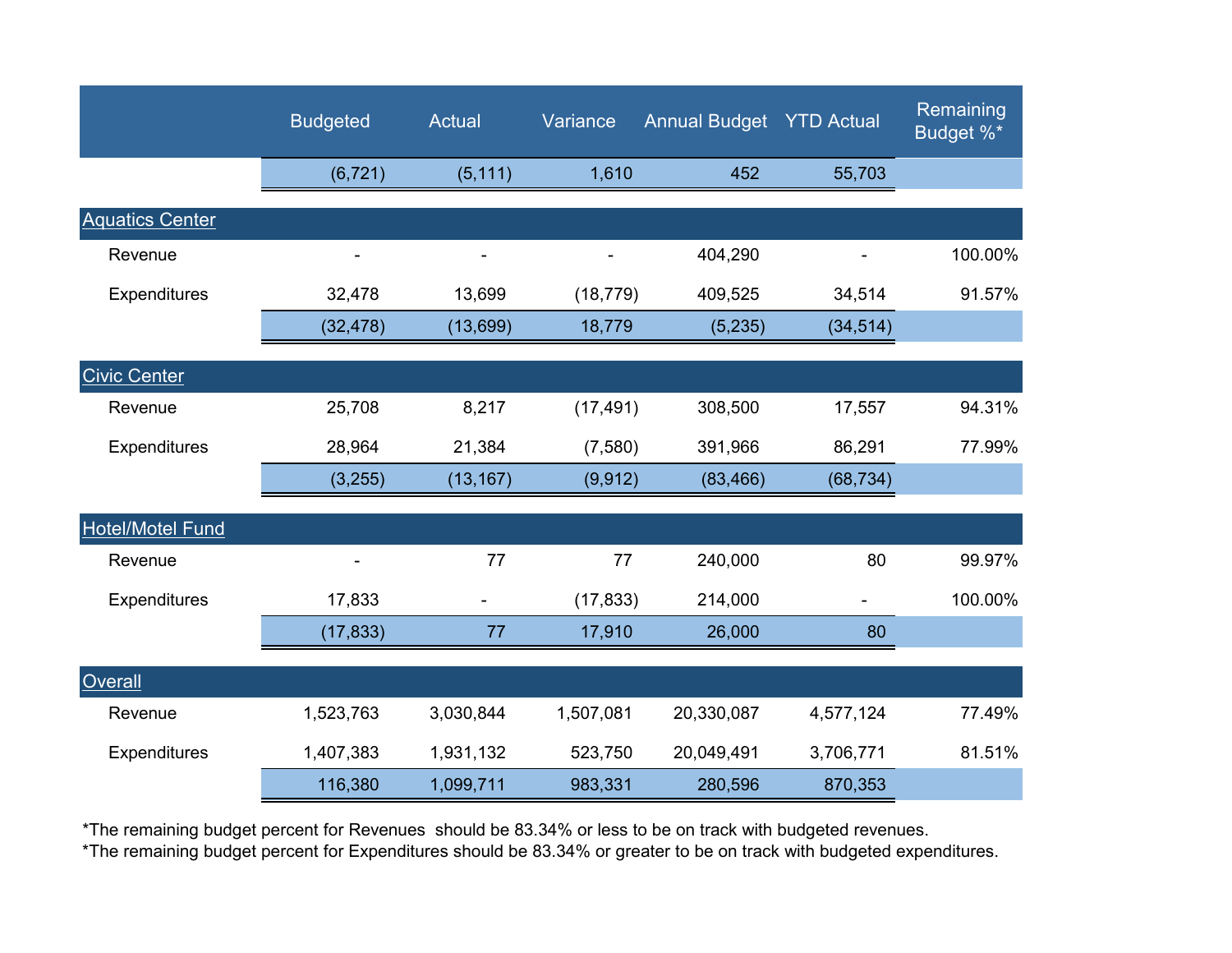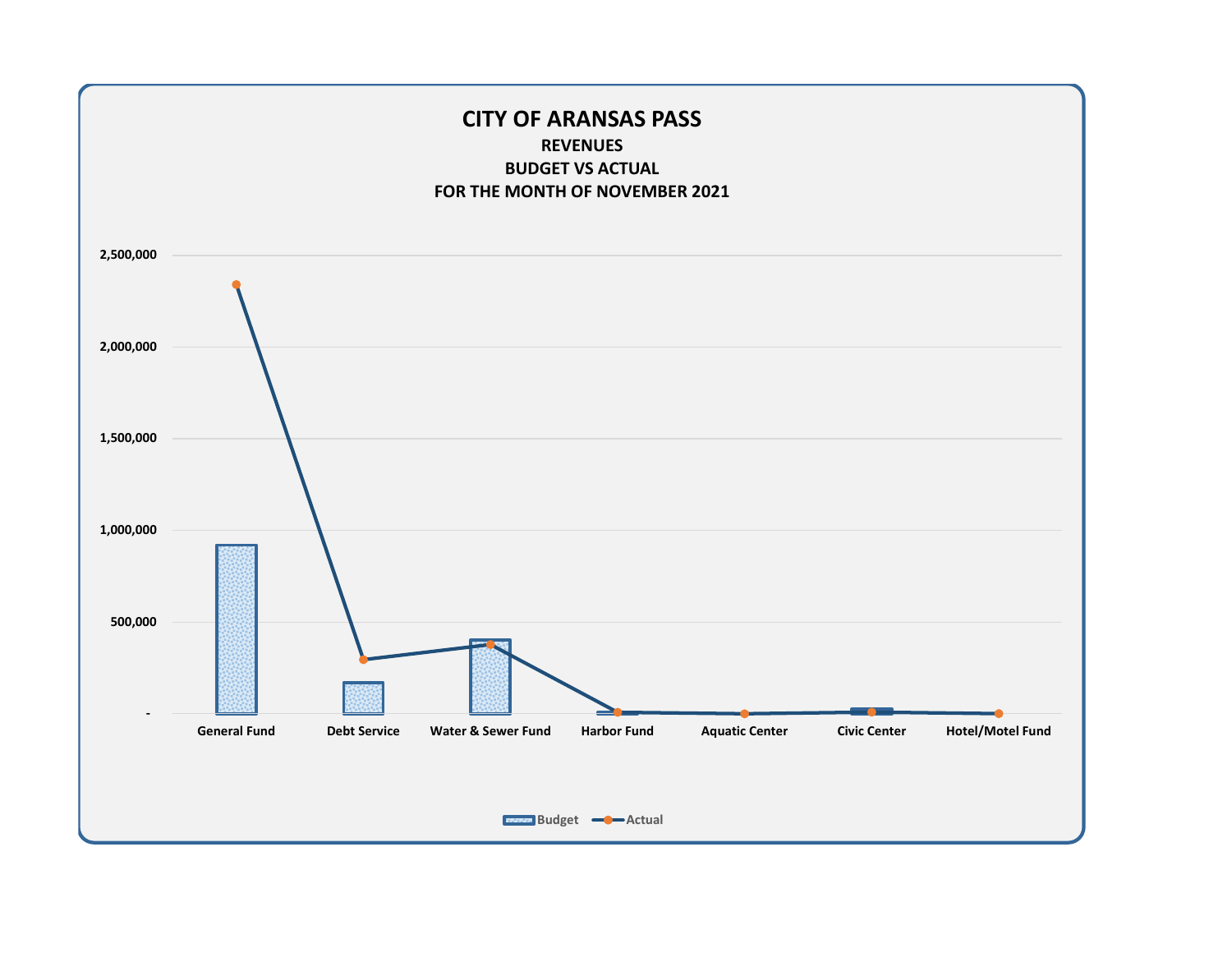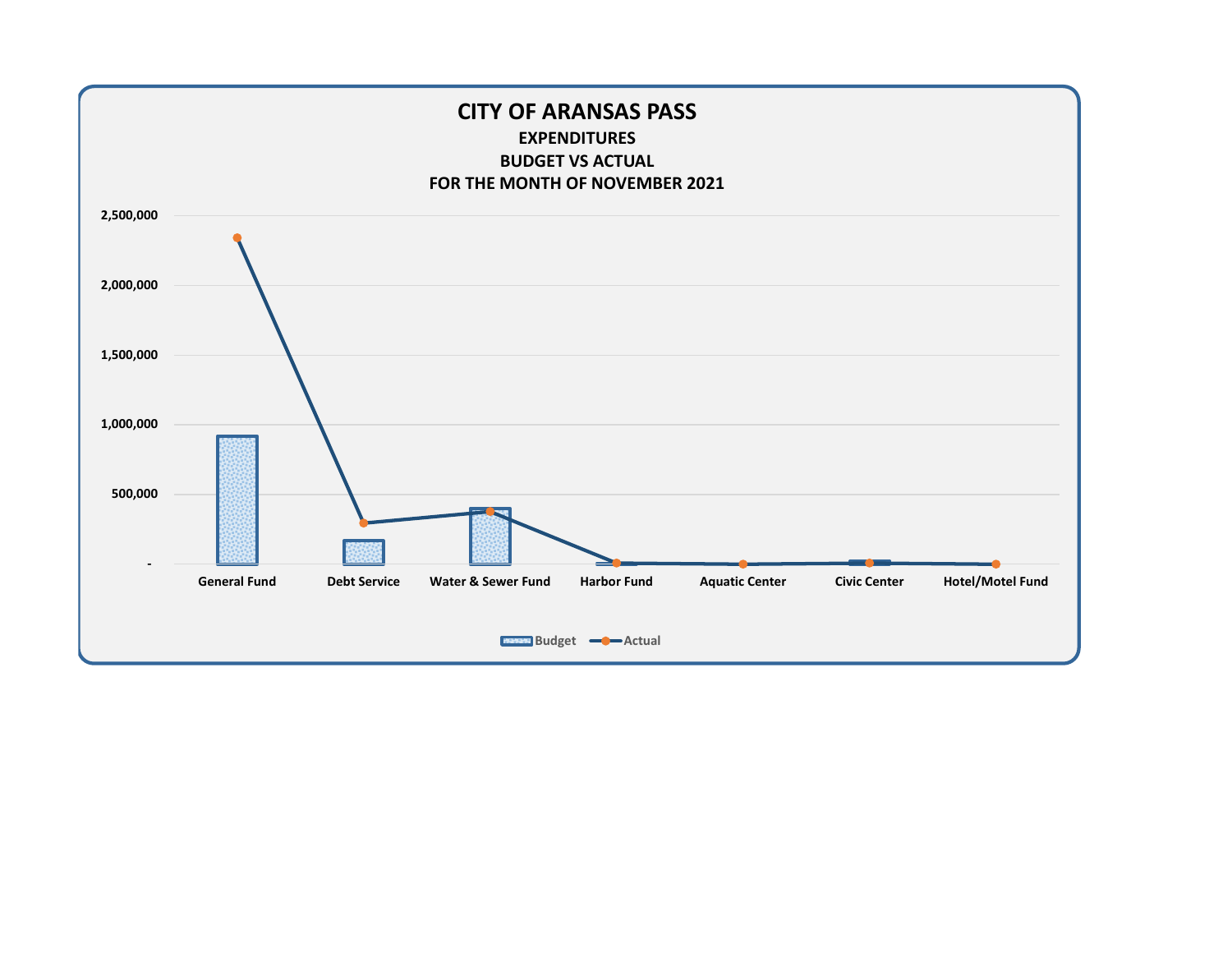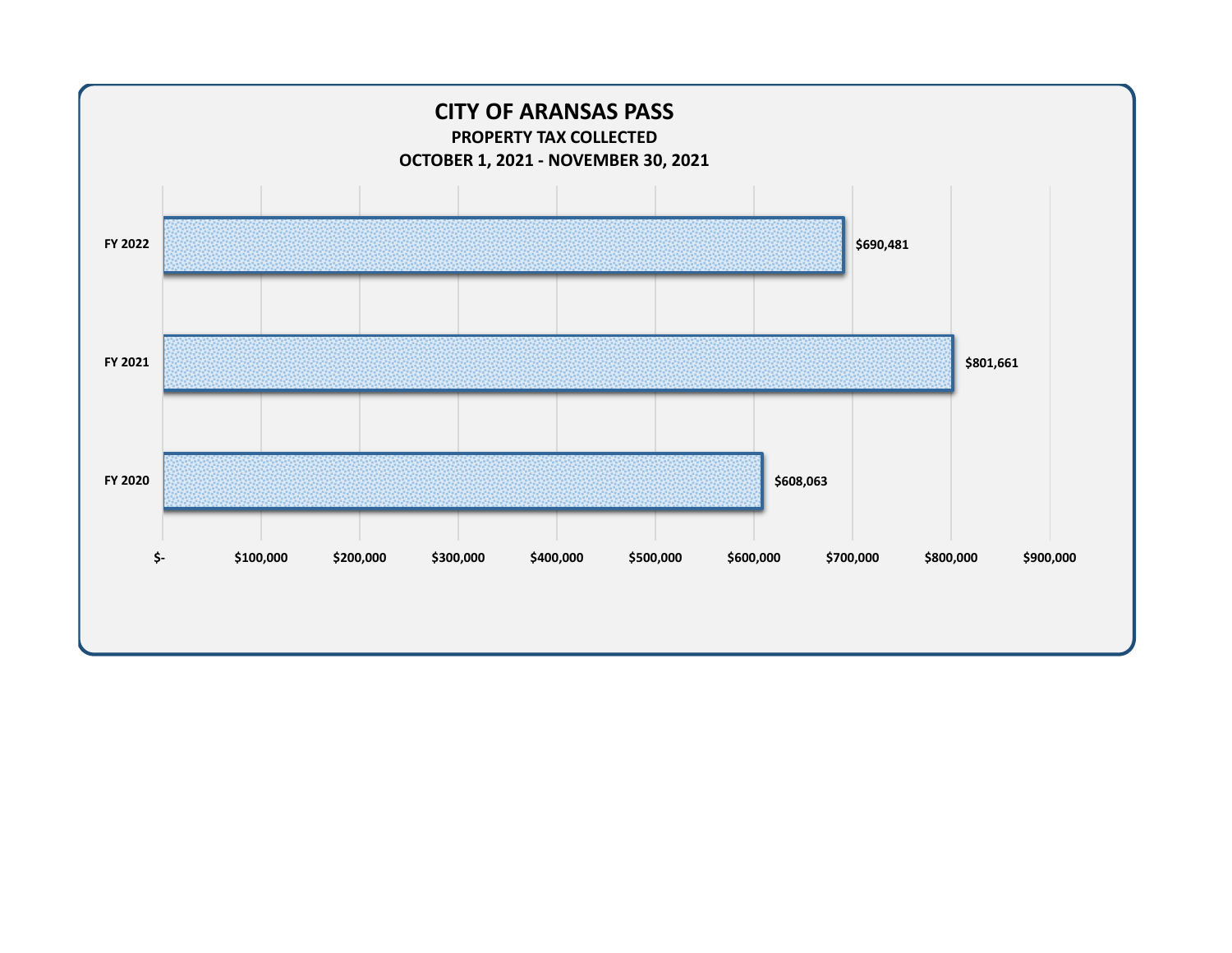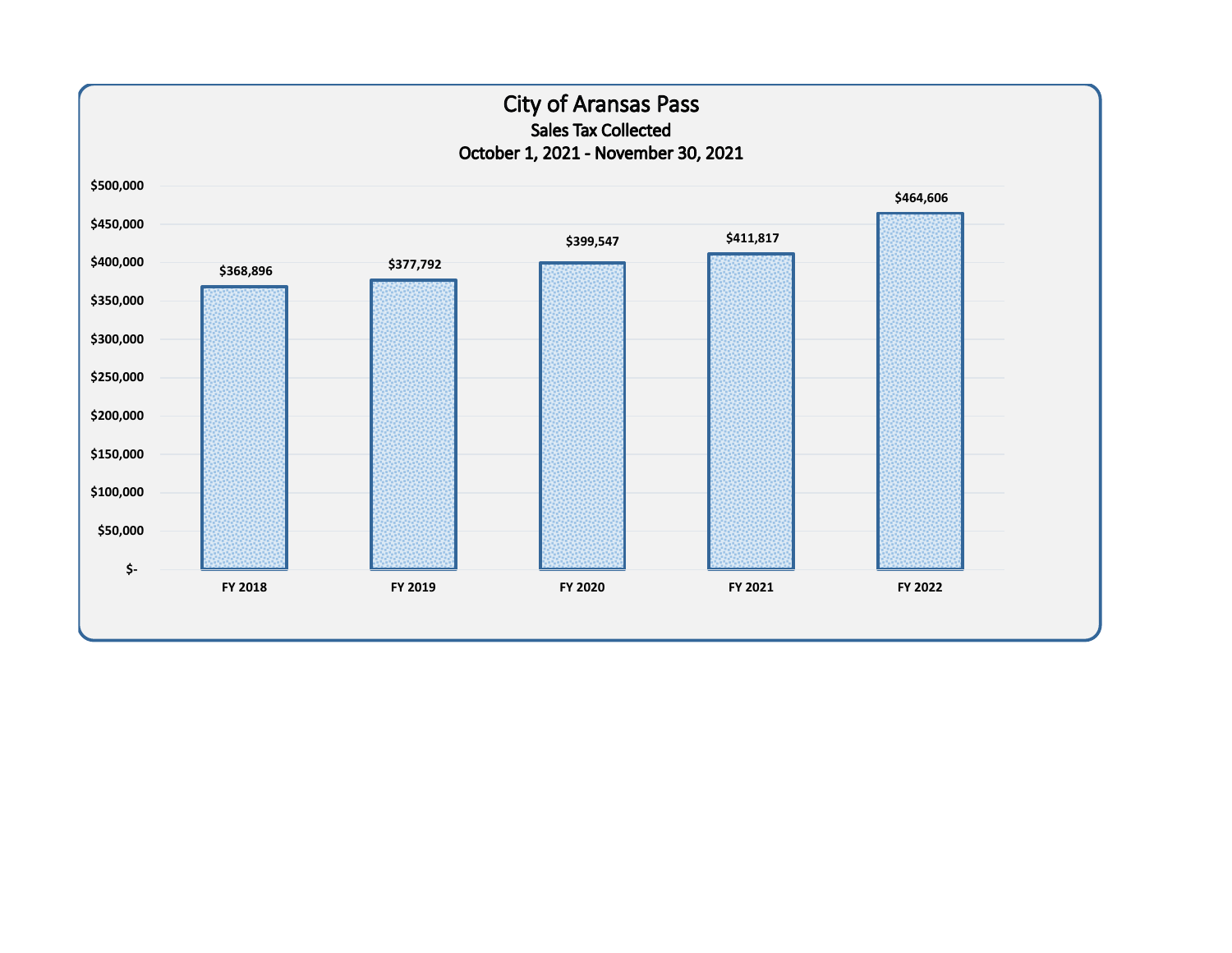